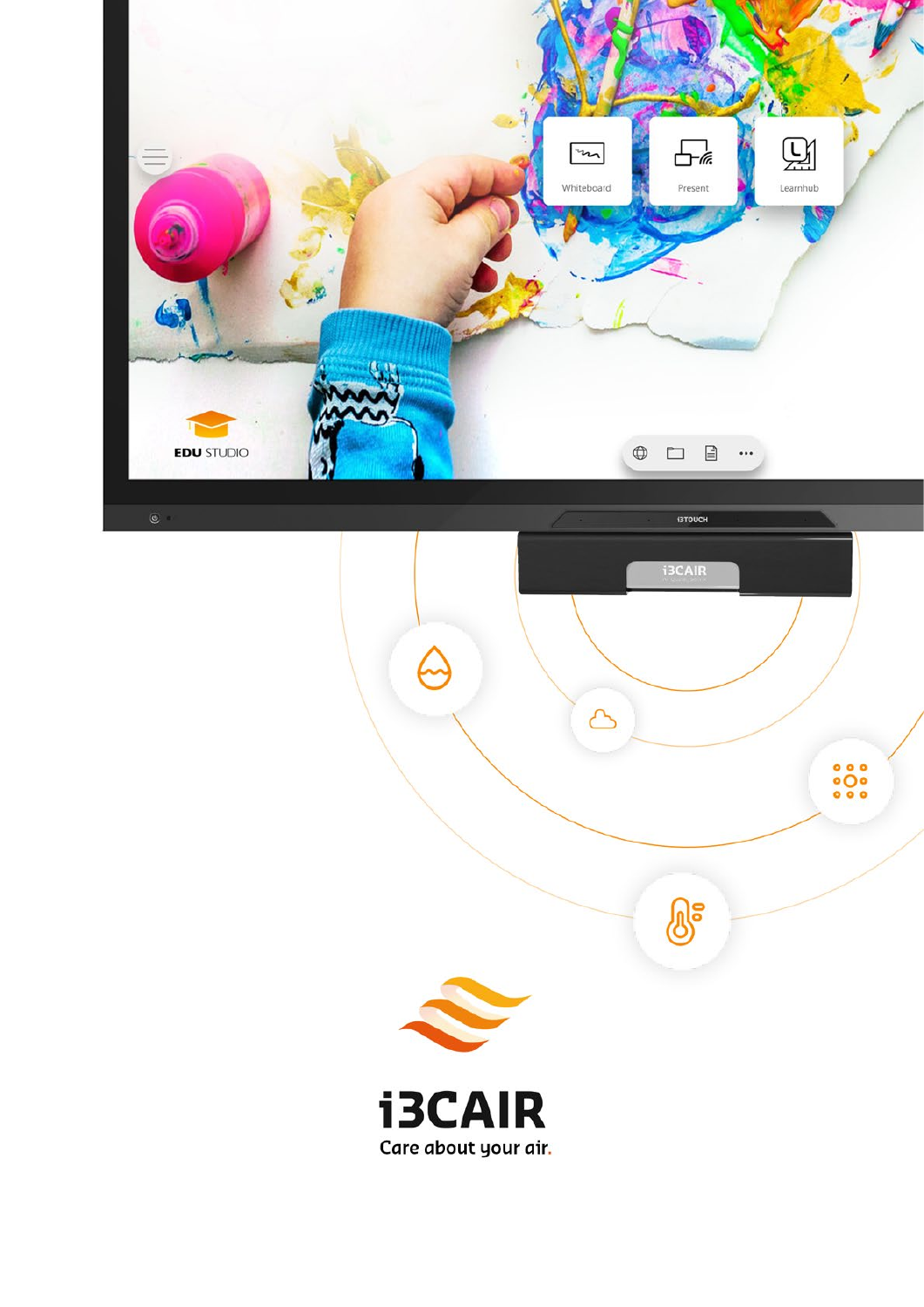

With the spread of COVID-19 and other airborne viruses, monitoring indoor air quality is crucial to the health and safety of classrooms and work environments, and impacts productivity and energy levels. i3CAIR is a simple solution that allows you to monitor and report on indoor air quality.The solution fully integrates with the i3TOUCH interactive display and gives full visibility of the indoor air quality.

# **How does air quality impact my environment.**

Different aspects of the indoor ambient environment, such as temperature, humidity, particulate matter and carbon dioxide, can affect the rate at which infections spread. These aspects can also impact the performance of people in an office or classroom, causing fatigue, loss of focus, and lesser productivity and energy levels.

The Wellbeing Index is the indicator that defines the wellbeing and risk based on four different parameters: temperature, humidity, particulate matter and carbon dioxide.

**Temperature**: Influences virus infection rate and has an impact on performance in the classroom or workplace

**Humidity**: Viral particles are most inactive when humidity is low.

**Carbon dioxide:** CO2 is an excellent indicator of indoor air quality and proper ventilation of a workspace or classroom

**Particle matter:** Higher levels of particle pollution can lead to higher levels of infections, not only COVID-19, but also other viral illnesses

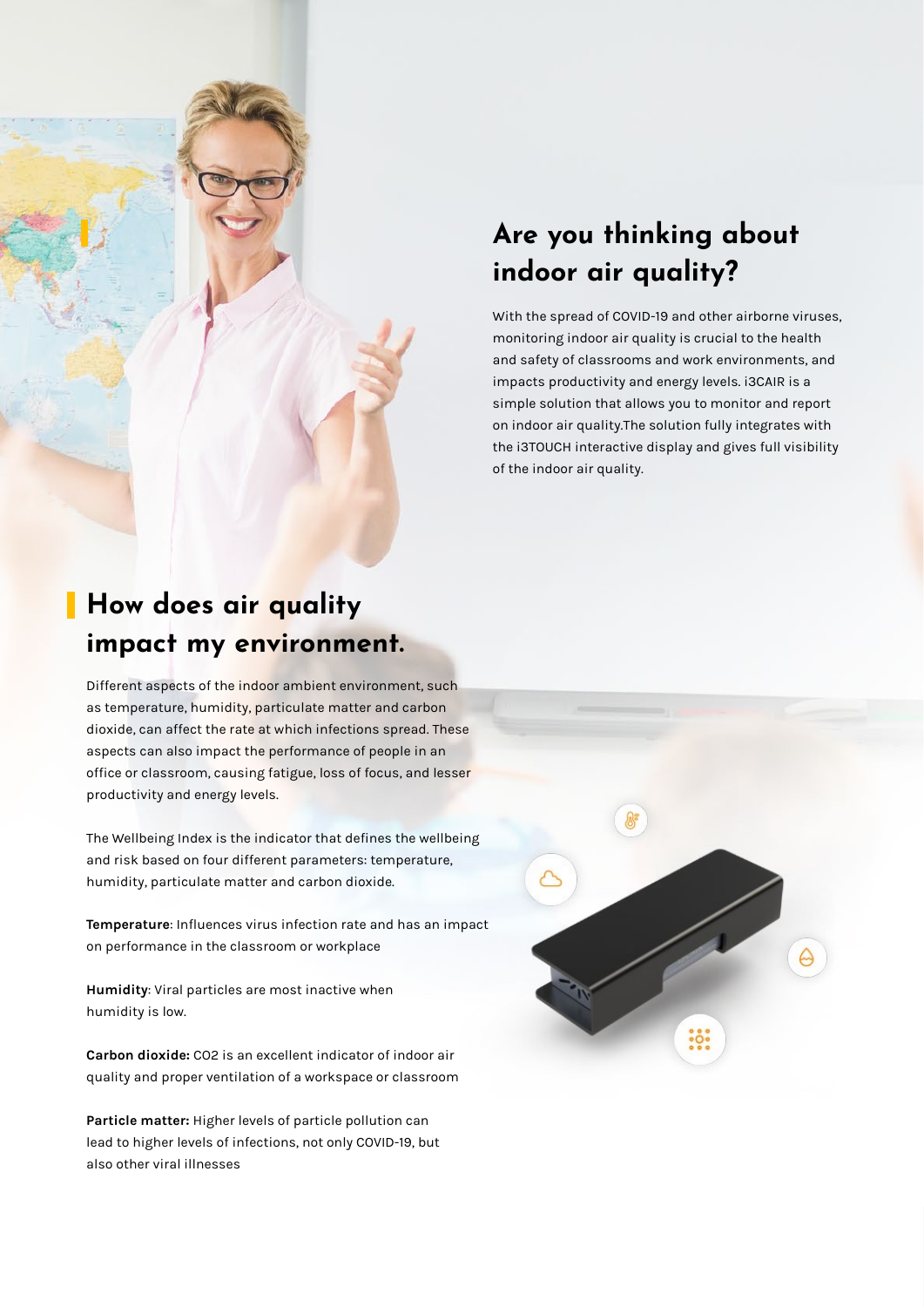

**BCAIR** 

# **An indoor air quality sensor for individual office spaces, meeting rooms or classrooms**

The basic configuration provides you with the tools you need to follow-up on indoor air quality in an individual office space, meeting room or classroom.

The i3CAIR Wellbeing Index allows you to have full visibility of the temperature, humidity, CO2 levels, and particulate matter,and alerts you when you need to take action to improveambient conditions.



# **Monitor multi-room indoor air quality and receive alerts**

i3CAIR offers a central, cloud-based dashboard of all of the sensors within your building, or in multiple locations, with complete historical data and advanced reporting capabilities.

All sensors in multiple locations are presented in one single overview with central alerting. An indefinite archive of historical data can be used for extensive reporting and data analytics. All of this is accessible anywhere and anytime.



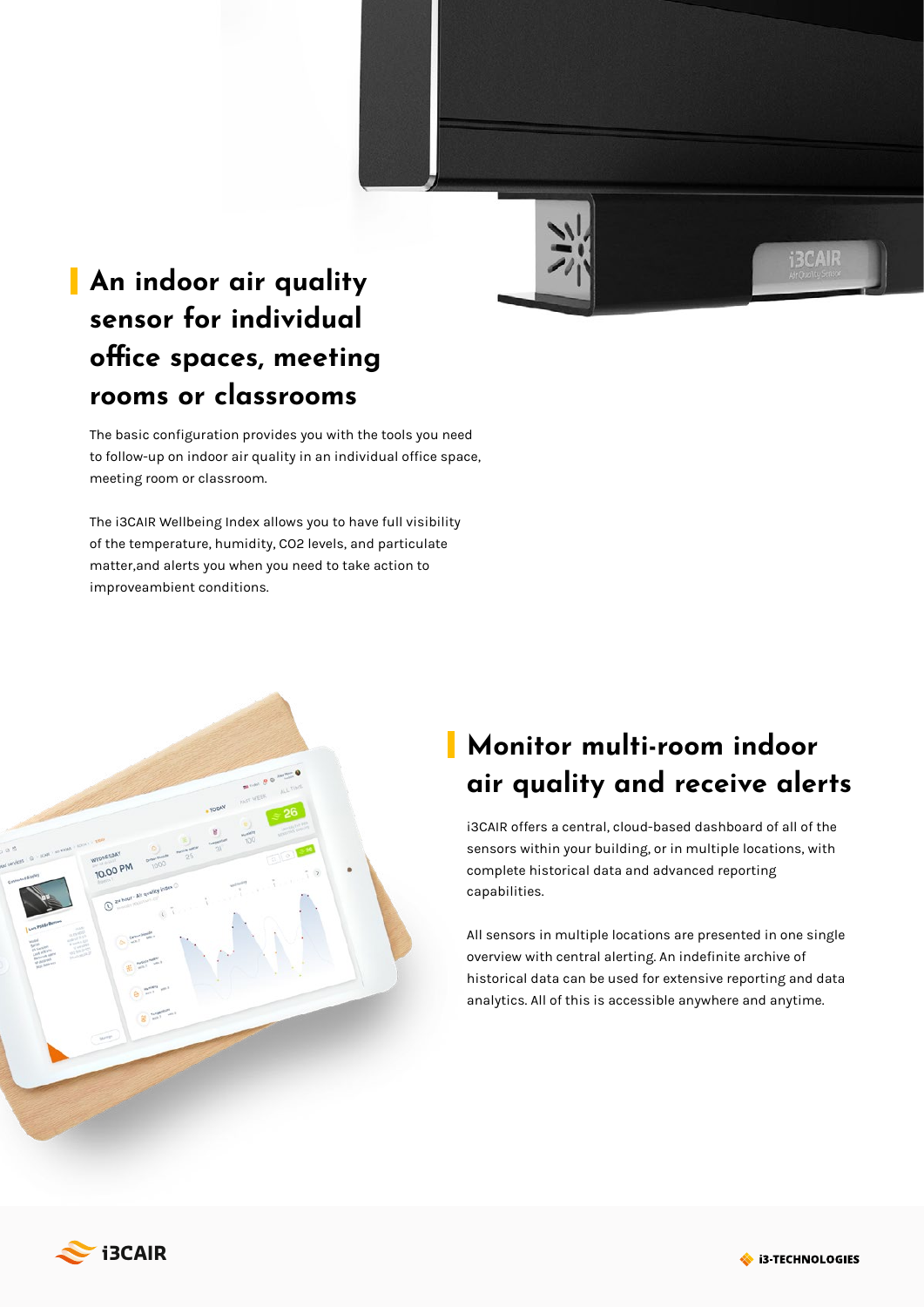# **Integrated with your BIZ or EDU launcher.**

The i3CAIR integrates seamlessly with our EDU / BIZ Studio, bringing ease of use and simplicity toyour workspace or classroom. Check your indoor air quality at all times thanks to the i3CAIR widget.





View the conditions of your indoor air quality in real-time and a 7-day history right from your i3TOUCH display.

## **Features**



#### Real-time data Air quality sensor

The i3CAIR Air Quality Sensor can monitor the air quality of your workspace or classroom and trigger alerts when rooms need to be ventilated.



#### Wellbeing Index

The indoor air quality index, along with individual sensor data such as temperature, humidity, particle matter, and carbon dioxide levels can be consulted easily on the i3TOUCH display



#### One-cable connection

The i3CAIR solution easily connects to your i3TOUCH device with a USB-C connection which can be connected to the screen.



### Plug and play

It's as simple as that. The i3TOUCH will automatically recognize when an i3CAIR is plugged in.